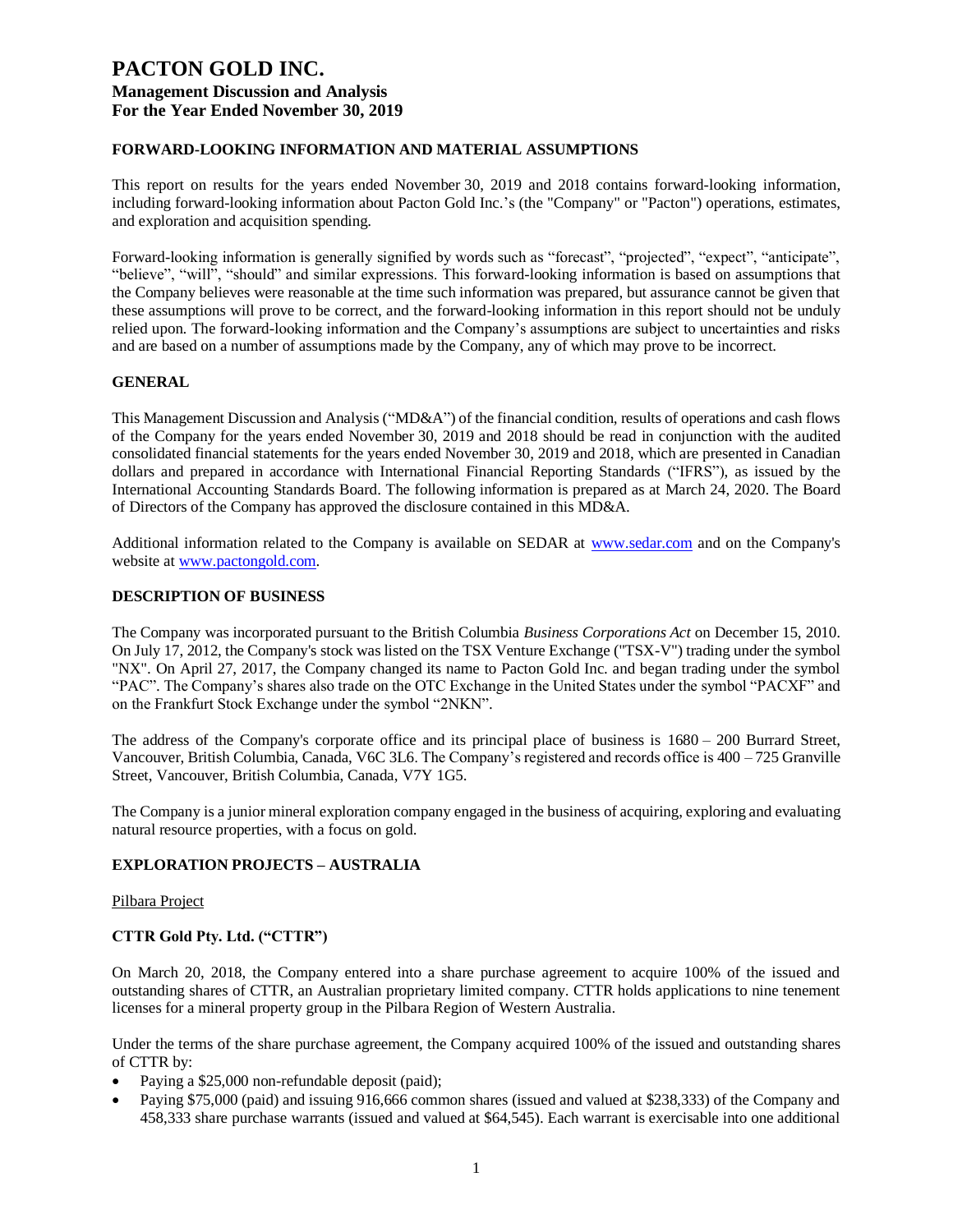common share of the Company for a period of 18 months from the date of issue at a price of \$0.45, upon acceptance of the transaction by the TSX-V (issued on March 29, 2018); and

• Paying \$50,000 (paid) and issuing 416,666 common shares (issued and valued at \$270,833) of the Company and 208,333 share purchase warrants (issued and valued at \$72,034). Each warrant is exercisable into one additional common share of the Company for a period of 18 months from the date of issue at a price to be determined at the date of grant, upon the grant of at least six exploration licenses.

The Company also issued 156,250 common shares valued at \$40,625 as a finder's fee on the transaction.

The acquisition of CTTR has been accounted for as an acquisition of assets and liabilities, as CTTR does not meet the definition of a business under IFRS 3 *Business Combinations*. The acquisition of the net assets of CTTR was recorded at the fair value of the consideration transferred of \$836,370, as detailed above. The net assets acquired consisted entirely of exploration and evaluation assets.

On January 6, 2020, the Company surrendered all tenement licenses, which resulted in an impairment charge of \$832,177 for the year ended November 30, 2019.

# **Arrow (Pilbara) Pty. Ltd. ("Arrow Pilbara")**

On May 11, 2018, the Company entered into a share purchase and option agreement whereby the Company could earn up to an 80% interest in Arrow Pilbara, an Australian proprietary limited exploration company. Arrow Pilbara holds two granted tenement licenses and two applications for licenses in the Pilbara Region of Western Australia.

Under the terms of the agreement, the Company was required to make cash payments and issue common shares and common share purchase warrants of the Company to acquire a 51% interest in Arrow Pilbara as follows:

• Issue 1,086,957 common shares (issued and valued at \$695,652) and 1,086,957 common share purchase warrants (issued and valued at \$583,761) exercisable into one share at \$0.35 for three years and pay \$450,000 (paid).

To acquire a further 29% interest in Arrow Pilbara, the Company was required to:

- Pay \$250,000 or an equivalent number of common shares based on the five-day trailing volume-weighted average price at the time of issue, subject to a floor price of no lower than \$0.19 per common share; and
- Fund exploration expenditures up to a maximum of \$500,000.

The vendor retains a right to explore for, mine and extract lithium, caesium and tantalum from the property.

A discovery bonus of \$500,000 cash is payable if the Company reports a National Instrument ("NI") 43-101-defined "measured mineral resource" or "inferred mineral resource" of at least 100,000 ounces of gold on the property.

The Company also issued 227,941 common shares valued at \$58,125 as a finder's fee on the transaction.

The acquisition of 51% of Arrow Pilbara has been accounted for as an acquisition of assets and liabilities, as Arrow Pilbara does not meet the definition of a business under IFRS 3. The acquisition of the net assets of Arrow Pilbara was recorded at the fair value of the consideration transferred of \$1,637,538, as detailed above. The net assets acquired were as follows:

| <b>Net Assets Acquired</b>                                    |                          |
|---------------------------------------------------------------|--------------------------|
| Exploration and evaluation assets<br>Non-controlling interest | 3,210,860<br>(1,573,322) |
|                                                               | 1,637,538                |

On August 20, 2018, the Company entered into a share purchase agreement to acquire the remaining ownership interest in Arrow Pilbara. Under the terms of the agreement, the Company will acquire the remaining 49% ownership interest in Arrow Pilbara by paying \$1,000,000 (paid) and issuing 2,000,000 common shares (issued and valued at \$820,000).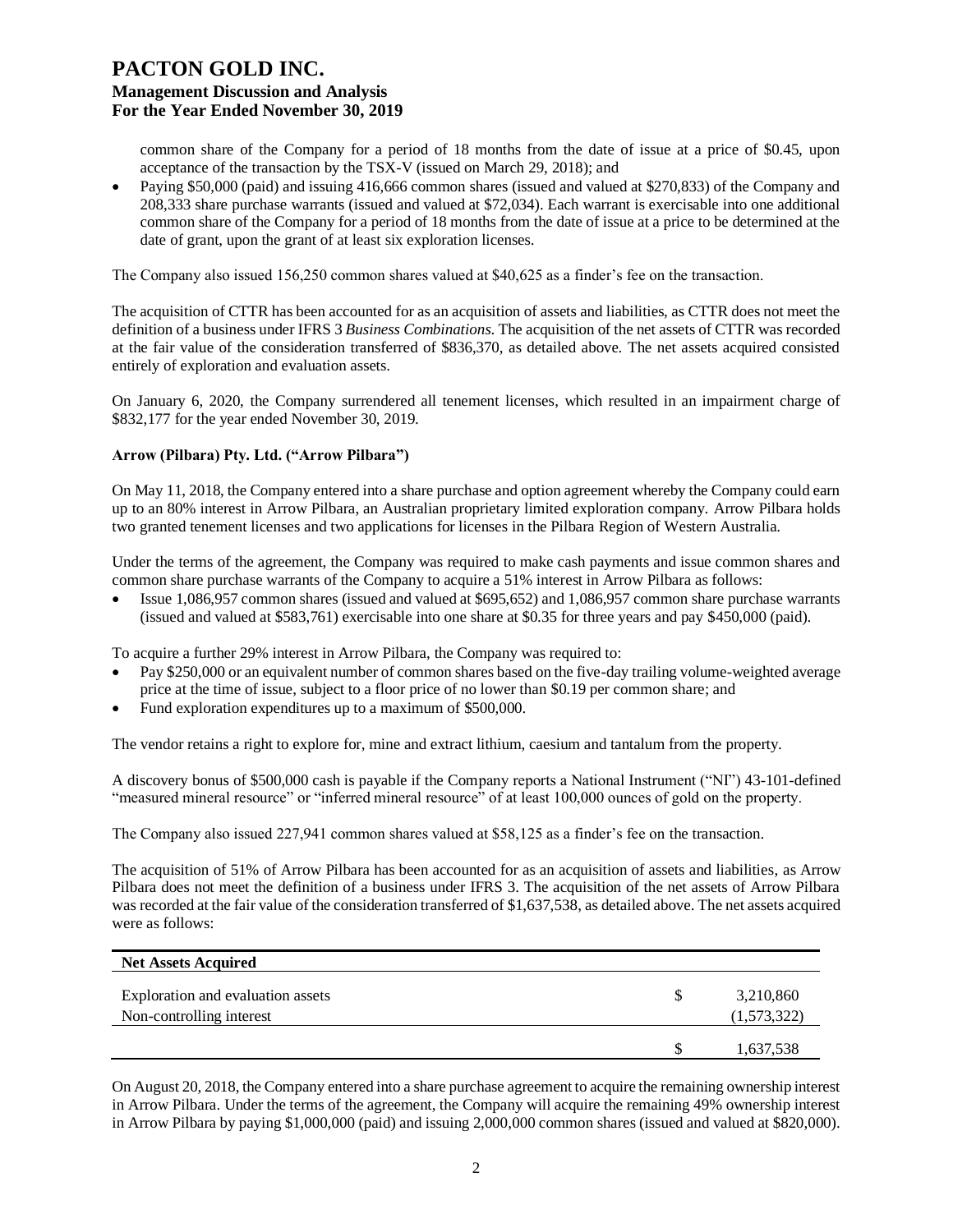The purchase of the remaining 49% interest was accounted for as follows:

| <b>Acquisition of 49% Interest</b>                                       |                          |
|--------------------------------------------------------------------------|--------------------------|
| Additional consideration paid<br>Elimination of non-controlling interest | 1,820,000<br>(1,573,322) |
| Loss on acquisition                                                      | 246,678                  |

On January 6, 2020, the Company surrendered two tenement licenses, which resulted in an impairment charge of \$636,906 for the year ended November 30, 2019.

# **Drummond East Pty. Ltd. ("Drummond East")**

On August 15, 2018, the Company entered into a share purchase agreement to acquire a 100% interest in Drummond East, an arm's length Australian exploration company wholly owned by Impact Minerals Ltd. ("Impact"). Drummond East holds seven granted tenement licenses in the Pilbara Region of Western Australia.

Under the terms of the agreement, the Company paid Impact a total of \$350,000 and issued 2,125,000 common shares of the Company to Impact valued at \$860,625.

In addition, the Company will pay a bonus to Impact of \$500,000 if the Company publishes measured, indicated or inferred gold resources of more than 250,000 ounces on the property. The Company will grant Impact a 2% net smelter return royalty ("NSR") in respect of the property on standard industry terms to be agreed between the parties. The parties agree that the Company shall, at all times, retain an exclusive and unlimited right to purchase 50% of the NSR back from Impact for \$500,000.

The Company paid a finder's fee of 291,875 common shares (issued and valued at \$145,938).

The acquisition of Drummond East has been accounted for as an acquisition of assets and liabilities, as Drummond East does not meet the definition of a business under IFRS 3. The acquisition of the net assets of Drummond East was recorded at the fair value of the consideration transferred of \$1,356,563, as detailed above. The net assets acquired consisted entirely of exploration and evaluation assets.

On January 6, 2020, the Company surrendered three tenement licenses, which resulted in an impairment charge of \$629,073 for the year ended November 30, 2019.

# **Friendly Creek**

On August 11, 2018, the Company entered into a tenement sale agreement to acquire 100% of the Friendly Creek exploration license and mining leases in the Pilbara Region of Western Australia.

Under the terms of the agreement, the Company purchased a 100% interest in Friendly Creek by paying the vendors a total of \$25,000 (paid) and issuing to the vendors 2,500,000 common shares of the Company (issued on March 15, 2019 and valued at \$562,500).

#### **Yandicoogina and Boodalyerrie**

On September 25, 2018, the Company entered into a tenement sale agreement to acquire 100% of both the Yandicoogina and Boodalyerrie exploration licenses and mining leases from Gardner Mining Pty. Ltd. ("Gardner Mining"), an Australian proprietary limited exploration company.

Under the terms of the agreement, the Company purchased a 100% ownership interest in projects by paying Gardner Mining \$25,000 (paid) and issuing to Gardner Mining 3,000,000 common shares of the Company (issued on March 8, 2019 and valued at \$720,000).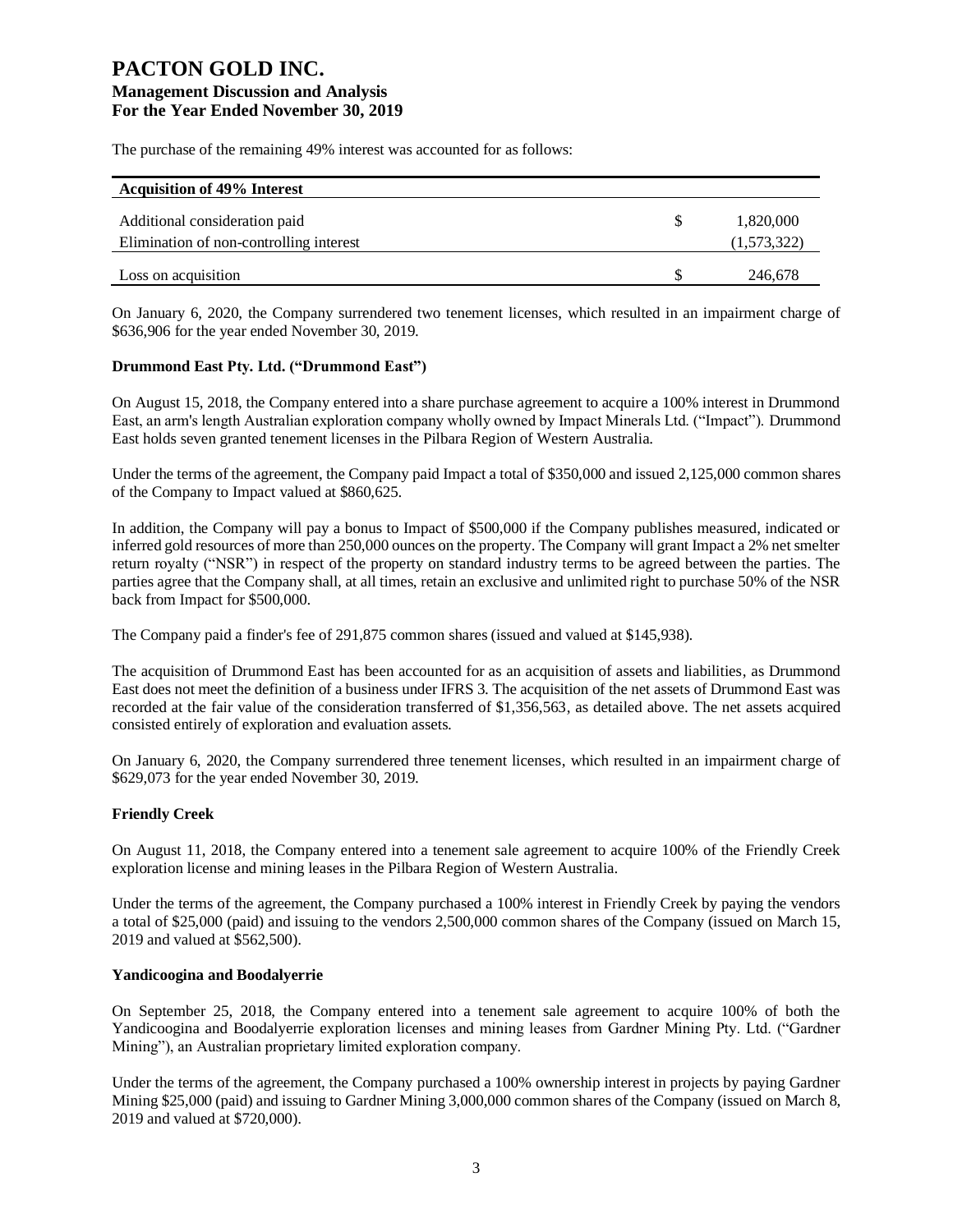#### **Golden Palms Project**

On November 5, 2018, the Company entered into a tenement sale agreement to acquire the Golden Palms tenement license in Western Australia.

Under the terms of the agreement, Pacton can purchase 100% of the property by paying a total of \$100,000 (paid) and issuing 400,000 common shares on completion of the transaction (issued and valued at \$40,000).

#### **Hong Kong Project**

On November 23, 2018, the Company entered into a tenement sale agreement to acquire a 70% interest in the Hong Kong project from Clancy Exploration Ltd. ("Clancy"), an Australian Securities Exchange-listed exploration company.

Under the terms of the agreement, the Company purchased a 70% interest in the Hong Kong project by paying Clancy \$200,000 (paid) and issuing to Clancy 3,780,613 common shares of the Company (issued on December 10, 2018 and valued at \$1,323,215). In addition, the Company issued 300,000 common shares valued at \$82,500 as a finder's fee on the project.

Upon completion of the acquisition, the Company and Clancy will enter into a joint venture, with Pacton acting as operator of the Hong Kong project. A minimum of AUD \$520,000 must be spent by the Company within two years of completion of the transaction. Clancy will be free carried with respect to expenditures until a decision to mine is made unanimously by both parties.

#### **Keras Project**

On October 18, 2018, the Company entered into a grant of gold rights agreement to acquire the conglomerate gold rights of Calidus Resources Ltd. ("Calidus") in both the Marble Bar sub basin and the northeast Pilbara sub basin of Western Australia's Pilbara craton.

Under the terms of the agreement, the Company will acquire the gold rights by paying \$10,000 (paid) and issuing Calidus or its nominees 7,000,000 common shares of the Company (issued on December 5, 2018 and valued at \$1,925,000) and deferred compensation of 3,000,000 additional common shares of the Company (issued on November 13, 2019 and valued at \$330,000). A minimum of AUD \$55,000 must be spent by the Company on each anniversary of the completion of the transaction.

On January 6, 2020, the Company decided not to pursue further exploration on the project. An impairment charge of \$2,221,479 has been recorded effective November 30, 2019.

#### **Tardarinna Project**

On March 22, 2019, the Company entered into a tenement sale agreement to acquire the Tardarinna tenement license in Western Australia.

Under the terms of the agreement, the Company acquired a 100% interest in the property by issuing 1,250,000 common shares on completion of the transaction (issued on August 27, 2019 and valued at \$281,250).

#### **Exploration on the Pilbara Project**

On October 15, 2018, the Company announced that an advance team of reconnaissance prospectors collected gold nuggets from six locations on Pacton's Friendly Creek tenements. The gold nuggets were located in weathered material overlying a package of unclassified Mesoarchean ultramafic rocks and komatiitic basalt that extends along the Friendly Creek tenements for approximately ten kilometres. The origin of the gold nuggets, which show various morphological shapes, has not yet been determined. Subject to confirmation by detailed geological mapping, it is assumed that the material has not been transported and that the nuggets represent eluvial material that has been liberated from the underlying bedrock. This tentative interpretation is supported by the reports of historical gold workings from the same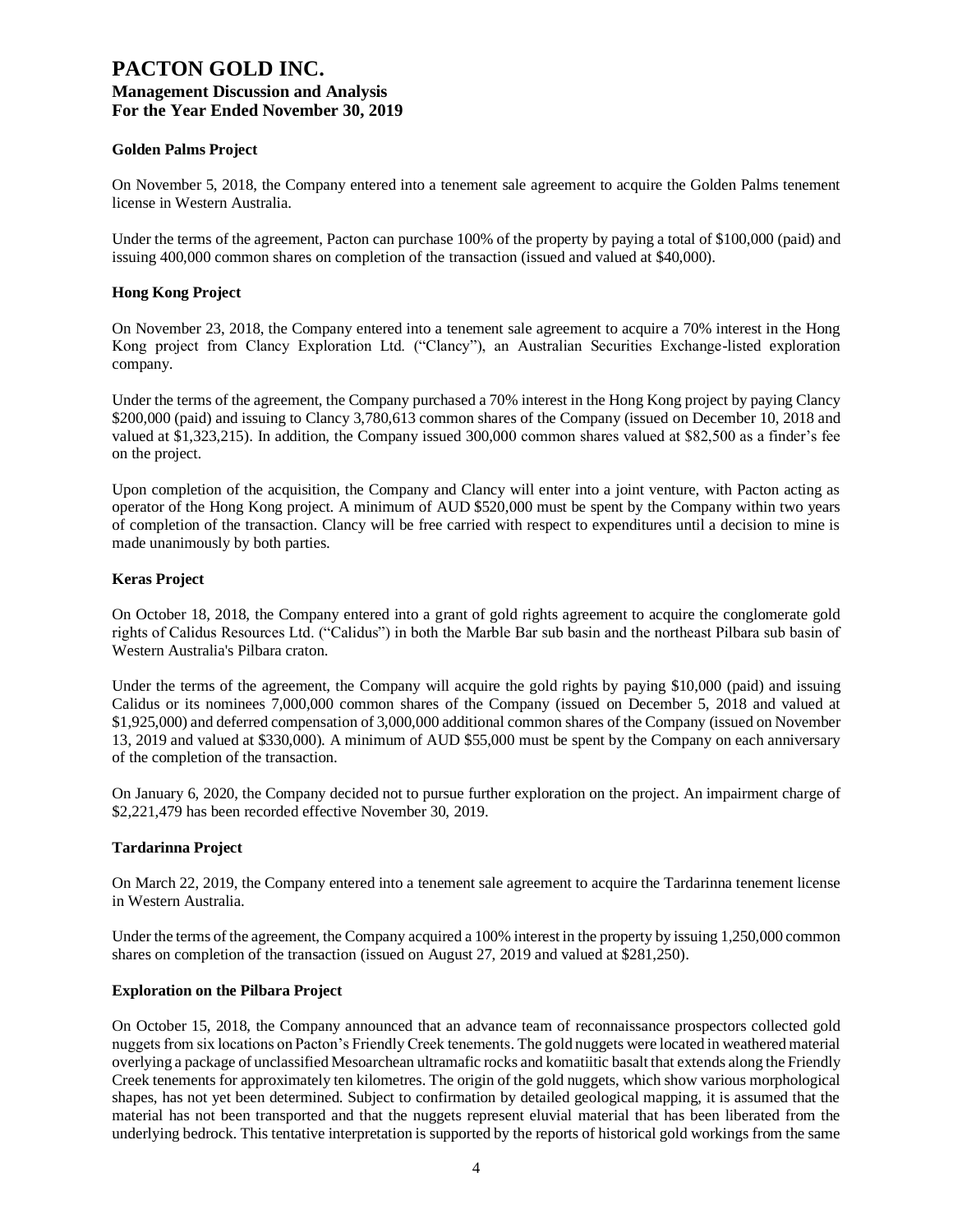geological unit throughout the Friendly Creek tenements, and throughout Pacton's adjacent Hong Kong tenement. Massive areas of the prospective geological formation also underlie the Golden Palms tenement, which is largely unexplored.

On March 12, 2019, the Company announced the commencement of initial field work at the Yandicoogina Project. The work program is targeting high-grade, shear-hosted gold within a number of mineralization settings and will use rock chip sampling and mapping to prioritize targets for drill testing.

On July 12, 2019, the Company announced that prospecting work at the Friendly Creek mining lease has identified primary quartz vein hosted visible gold mineralization.

# **EXPLORATION PROJECTS – CANADA**

#### Red Lake Project

On May 10, 2017, the Company entered into an option agreement to earn a 100% interest in 34 mineral claims and two mineral patents in the Red Lake Mining District, located in Ontario. Under the terms of the agreement, the Company was required to make cash payments of \$300,000 and issue 4,200,000 common shares of the Company over a period of four years. Of that, 1,200,000 common shares of the Company were issued (valued at \$168,000) and \$75,000 was paid.

The vendor retained a NSR varying from 0.25% to 2.25%, of which one-half could be repurchased by the Company, at a rate of \$250,000 per 0.25%.

On April 18, 2018, the Company provided notice of termination on the option agreement to the vendor. During the year ended November 30, 2018, the Company recorded an impairment of exploration and evaluation assets of \$243,000 as a result of the termination.

On May 23, 2017, the Company entered into an option agreement to earn a 100% interest in 14 mineral claims in the Red Lake Mining District, located in Ontario. Under the terms of the agreement, the Company must make cash payments and issue common shares of the Company as follows:

- Issue 300,000 common shares of the Company (issued and valued at \$42,000) and pay \$16,000 (paid) within five days of approval by the TSX-V, which was received on May 26, 2017;
- Pay \$12,000 on or before May 26, 2018 (paid);
- Pay \$16,000 on or before May 26, 2019 (paid); and
- Pay \$26,000 on or before May 26, 2020.

The claims are subject to an underlying 2% NSR.

On May 23, 2017, and as amended November 23, 2017, June 14, 2018 and May 22, 2019, the Company entered into an additional option agreement to earn a 100% interest in 30 additional mineral claims in the Red Lake Mining District, located in Ontario. Under the terms of the agreement, the Company must make cash payments and issue common shares of the Company as follows:

- Issue 2,500,000 common shares of the Company (issued and valued at \$350,000) within five days of approval by the TSX-V, which was received on May 26, 2017;
- Pay \$20,000 on or before June 30, 2018 (paid);
- Pay \$80,000 on or before January 31, 2019 (paid); and
- Pay \$150,000 on or before June 30, 2019 (paid).

The vendors retain a 2.5% NSR, of which two-fifths (1%) can be repurchased by the Company for \$1,500,000.

On November 1, 2018, the Company entered into an option agreement to earn a 100% interest in 12 mineral claims in the Red Lake Mining District, located in Ontario. Under the terms of the agreement, the Company must make cash payments and issue common shares of the Company as follows:

Pay \$15,000 on or before November 6, 2018 (paid);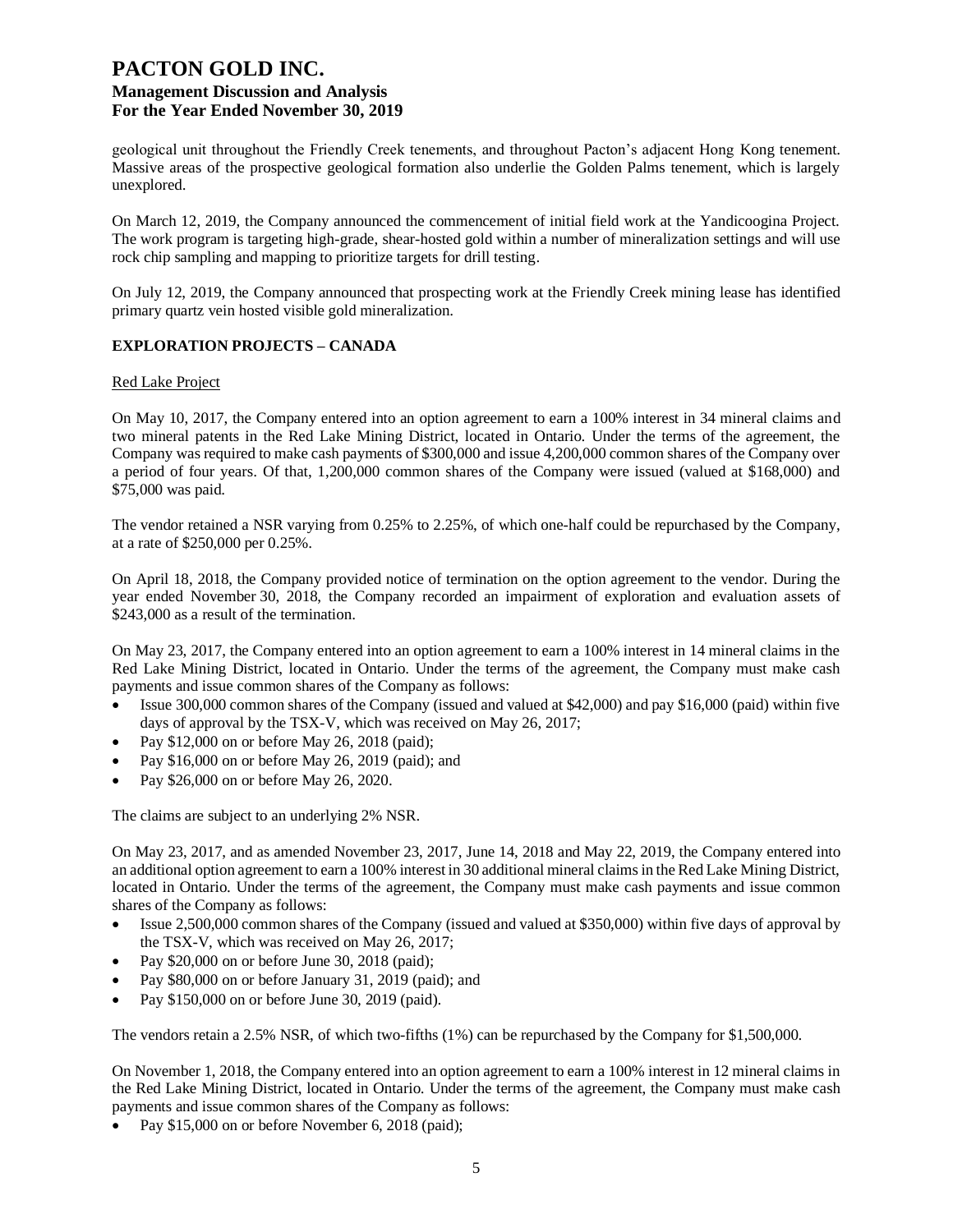- Pay \$15,000 (paid on December 4, 2018) and issue 100,000 common shares of the Company (issued and valued at \$25,500) within five days of approval by the TSX-V, which was received November 19, 2018;
- Pay \$40,000 (paid) and issue 75,000 common shares of the Company on or before November 19, 2019 (issued and valued at \$7,875); and
- Pay \$40,000 and issue 75,000 common shares of the Company on or before November 19, 2020.

The vendors retain a NSR that ranges from 0.25% to 2.25%, of which one-half can be repurchased by the Company for \$250,000.

On January 29, 2019, the Company entered into an agreement to acquire a 100% interest in additional mineral claims in the Red Lake Mining District, located in Ontario. The Company issued 192,310 common shares on February 6, 2019 valued at \$48,077. The claims are subject to a NSR ranging from 0.25% to 2.25%, of which a portion can be repurchased by the Company for \$250,000.

On February 12, 2019, the Company entered into an agreement to acquire a 100% interest in additional mineral claims in the Red Lake Mining District, located in Ontario. The Company paid \$15,000 and on February 28, 2019 issued 75,000 common shares valued at \$19,125. The claims are subject to a 2% NSR, of which one-half can be repurchased by the Company for \$200,000.

On February 20, 2019, the Company entered into an option agreement to acquire a 100% interest in additional mineral claims in the Red Lake Mining District, located in Ontario. Under the terms of the agreement, the Company must make cash payments and issue common shares of the Company as follows:

- Pay up to \$30,000 on behalf of the vendor for exploration expenditures (paid);
- Issue 125,000 common shares of the Company within five days of approval by the TSX-V, which was received March 5, 2019 (issued on March 6, 2019 and valued at \$31,250);
- Pay \$50,000 (paid) and issue 100,000 common shares of the Company on or before March 5, 2020 (issued on March 4, 2020 and valued at \$8,500); and
- Pay \$50,000 and issue 125,000 common shares of the Company on or before March 5, 2021.

The claims are subject to a 0.25% to 1.75% NSR, of which a portion can be repurchased by the Company at a rate of \$250,000 for each 0.25% portion that is repurchased.

On March 13, 2019, the Company entered into an option agreement to acquire a 100% interest in additional mineral claims in the Red Lake Mining District, located in Ontario. Under the terms of the agreement, the Company must make cash payments and issue common shares of the Company as follows:

- Pay up to \$40,000 on behalf of the vendor for exploration expenditures (paid);
- Issue 100,000 common shares of the Company within five days of approval by the TSX-V, which was received March 21, 2019 (issued on March 22, 2019 and valued at \$23,000);
- Pay \$50,000 (paid) and issue 100,000 common shares of the Company on or before March 21, 2020 (issued on March 11, 2020 and valued at \$6,000); and
- Pay \$50,000 and issue 125,000 common shares of the Company on or before March 21, 2021.

The claims are subject to a 2.5% NSR, of which one-half can be repurchased by the Company for \$2,000,000.

On April 23, 2019, the Company entered into an option agreement to acquire a 100% interest in additional mineral claims in the Red Lake Mining District, located in Ontario. Under the terms of the agreement, the Company must make cash payments and issue common shares of the Company as follows:

- Pay \$30,000 (paid) and issue 100,000 common shares of the Company (issued on May 6, 2019 and valued at \$16,500) within five days of approval by the TSX-V, which was received on May 6, 2019;
- Pay \$30,000 and issue 150,000 common shares of the Company on or before May 6, 2020; and
- Pay \$30,000 on or before May 6, 2021.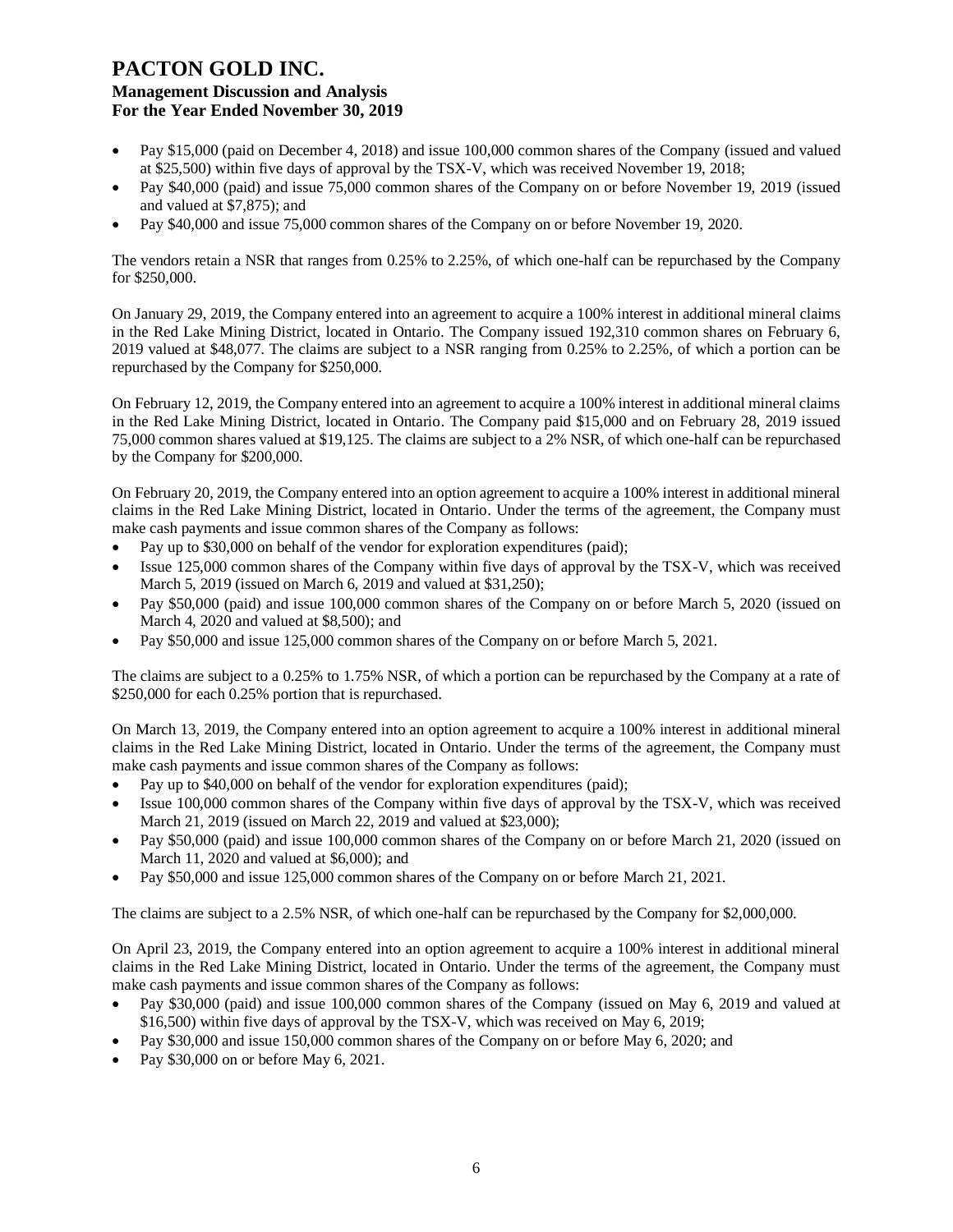On April 24, 2019, the Company announced the completion of a high resolution airborne magnetic survey at the Red Lake Project. A total of 2,957-line kilometres at a 50-meter line spacing was flown. Initial survey results indicate multiple areas of interest in the form of prominent linear structures containing small-to-large scale folding and faulting (Figure 1 and Figure 2).



**Figure 1.** Pacton's Red Lake Property with New Magnetic Survey. Inset over western half of property with intensely folded basalt units cut by D2 structures.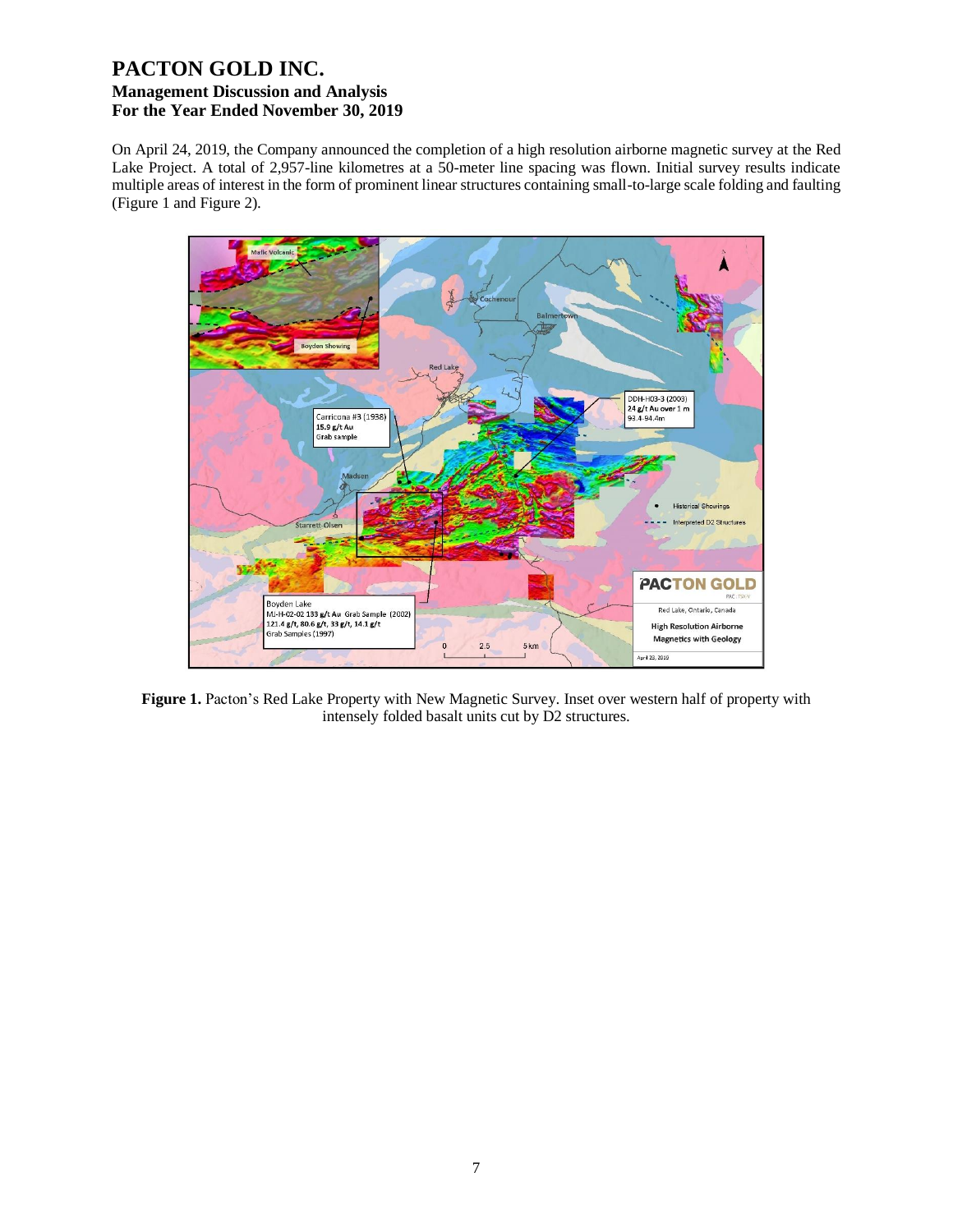# **PACTON GOLD INC.**

**Management Discussion and Analysis For the Year Ended November 30, 2019**



**Figure 2.** Pacton's Red Lake Property with New Magnetic Survey (Tilt variation) showing detailed structure.

On July 16, 2019, the Company announced that initial surface sampling at the Red Lake Project has returned highgrade values, including 126.5 g/tonne (or "g/t") Au and 23.3 g/t Au from the Boyden prospect. Sampling is still in progress and additional surface results will be reported as they are received.

On July 23, 2019, the Company entered into two agreements to acquire 100% interests in additional mineral claims in the Red Lake Mining District, located in Ontario. Under the terms of each agreement, the Company must make a cash payment of \$100,000 and issue 400,000 common shares of the Company upon approval by the TSX-V. A total of \$200,000 was paid and 800,000 common shares were issued on August 12, 2019 and valued at \$140,000.

On October 22, 2019, the Company entered into an option agreement to acquire a 100% interest in additional mineral claims in the Red Lake Mining District, located in Ontario. Under the terms of the agreement, the Company must make cash payments and issue common shares of the Company as follows:

- Pay \$35,000 (paid) and issue 150,000 common shares of the Company within five days of approval by the TSX-V, which was received November 6, 2019 (issued on November 15, 2019 and valued at \$16,500);
- Pay \$22,500 and issue 150,000 common shares of the Company on or before November 6, 2020;
- Pay \$22,500 and issue 150,000 common shares of the Company on or before November 6, 2021;
- Pay \$22,500 and issue 150,000 common shares of the Company on or before November 6, 2022; and
- Pay \$22,500 and issue 150,000 common shares of the Company on or before November 6, 2023.

The claims are subject to a 0.25% to 2.25% NSR, of which one-half may be repurchased by the Company for \$1,000,000.

On October 29, 2019, a 10,000-meter drill program began for the Red Lake Project. The initial program is concentrating on exploration within the Madsen-Dixie fault corridor where a number of high-priority targets have been identified. Boyden, Carricona, LP F Fault Expansion and Shim are drill targets that have been identified and will be developed along structures that are considered to be analogous to those that host gold deposits within the historic Red Lake Mine trend immediately north of Pacton's main claim group.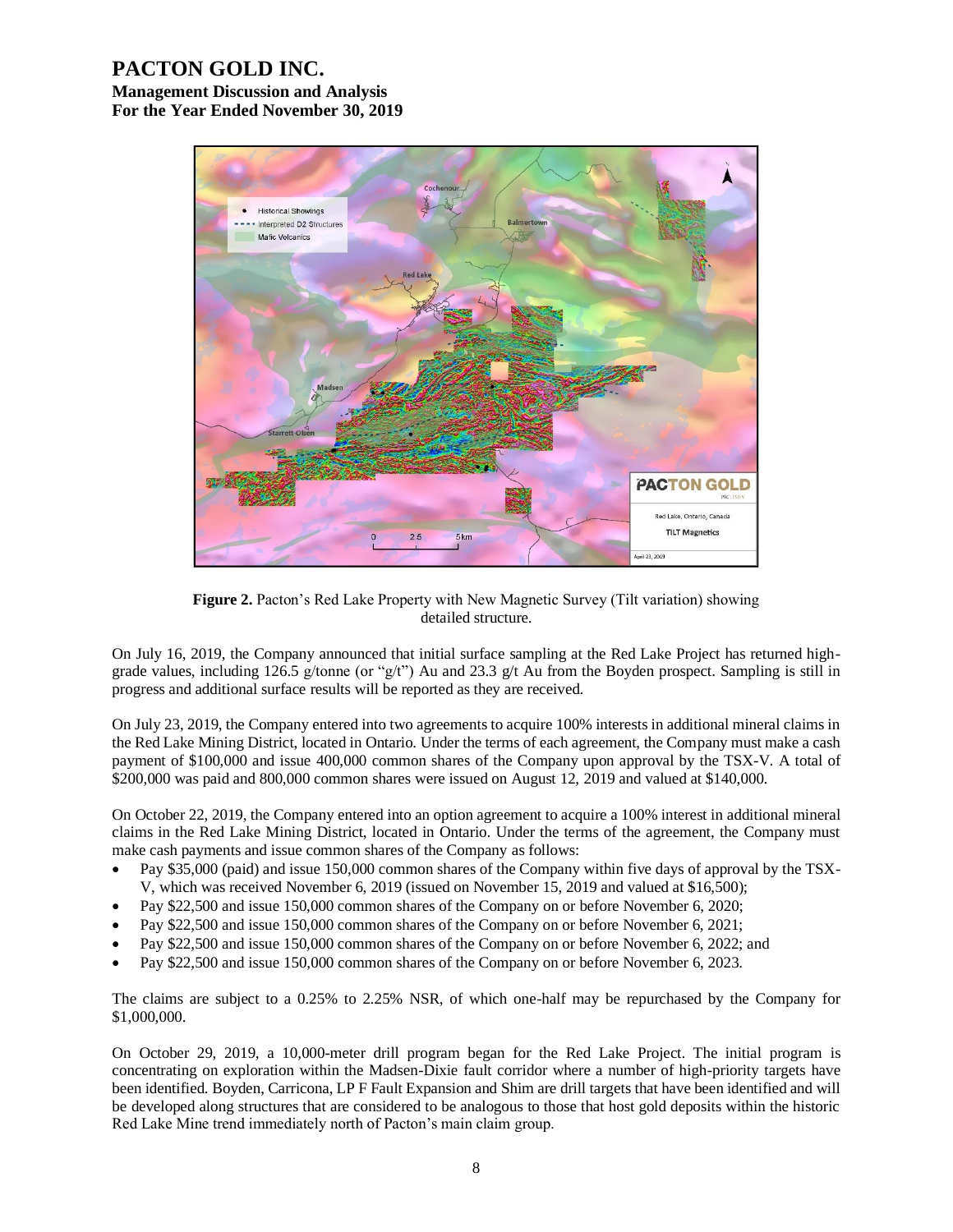On January 29, 2020, the Company entered into a binding letter of intent ("LOI") with TomaGold Corporation ("TomaGold"), whereby the Company will acquire all of TomaGold's interest, being 39.5%, in a joint venture it currently holds with Evolution Mining and Newmont Corporation (formerly GoldCorp. when TomaGold entered into the joint venture) on the Sidace Lake Property, located in the Red Lake Mining District in Ontario.

Under the terms of the LOI, which will be formalized by a definitive agreement to be entered into between the parties, the Company must pay and issue the following to TomaGold:

- Upon final acceptance of the transaction by the TSX-V, pay \$250,000 and issue 10,000,000 common shares;
- Within six months of TSX-V acceptance, pay \$250,000 and issue \$800,000 worth of common shares at a price per share equal to the greater of \$0.16 and the five-day volume weighted average price of the Company's shares immediately preceding the date of issuance; and
- Upon the Company filing a NI 43-101 technical report on the property showing a gold resource estimate of 750,000 ounces AU or greater, issue 4,166,666 common shares.

TomaGold must receive the written approval of Newmont Corporation to the acquisition prior to entering into the definitive agreement. The transaction is subject to the acceptance of the TSX-V.

# Tully West Gold Property

On January 16, 2017, the Company entered into an option agreement to earn a 100% interest in the Tully West Gold Property, located in Ontario. On January 18, 2018, certain terms were amended. Under the terms of the amended agreement, the Company must make cash payments and issue common shares of the Company as follows:

- Issue 1,300,000 common shares of the Company (issued on January 25, 2017 and valued at \$117,000) and pay \$25,000 (paid) within five days of approval by the TSX-V, which was received January 25, 2017;
- Issue 1,300,000 common shares of the Company on or before January 25, 2018 (issued on January 25, 2018 and valued at \$390,000);
- Pay \$80,000 on or before February 15, 2018 (paid); and
- Issue 1,300,000 common shares of the Company (issued on July 24, 2018 and valued at \$793,000) and pay \$110,000 (paid) on or before January 25, 2019.

The Company completed an equity financing for gross proceeds in excess of \$1,000,000 (excluding flow-through proceeds), thus the January 25, 2019 common share and cash payments were accelerated.

On December 12, 2018, the agreement was amended to extend the exploration expenditure deadlines. The Company was required to pay an additional \$10,000 on or before January 12, 2019 (paid).

The Company must now incur exploration expenditures as follows:

- \$250,000 on or before January 16, 2018 (incurred);
- An additional \$500,000 on or before January 25, 2020; and
- An additional \$500,000 on or before January 25, 2021.

The vendors retain a 2.5% NSR, of which two-fifths (1%) can be repurchased by the Company for an aggregate \$1,000,000.

On June 21, 2017, the Company announced assay results from the first two drill holes from its reconnaissance exploration program on the Tully West Gold Project. Four holes totaling 1,149 metres (or "m") were drilled. Step out drilling in 2013 by SGX Resources Inc. ("SGX") encountered high-grade gold mineralization in drill hole #13-38, which intersected 36.7 g/t Au (uncut) over 6.3 metres, 185 metres vertically below surface. This intercept occurred approximately 300 metres west of the previously established limits of the Tully Gold Deposit. Coarse visible gold was observed in the drill hole within a broad zone of mineralized quartz and carbonate veining within the host altered volcanic tuff, identical to the main Tully Deposit to the east.

The drill campaign was designed to initially validate historical intercepts with step out holes to the east and west and to also confirm continuity of mineralization. The first two drill holes successfully identified nine disparate auriferous en echelon vein systems and validated the historical intercepts and the presence of a gold system at depth.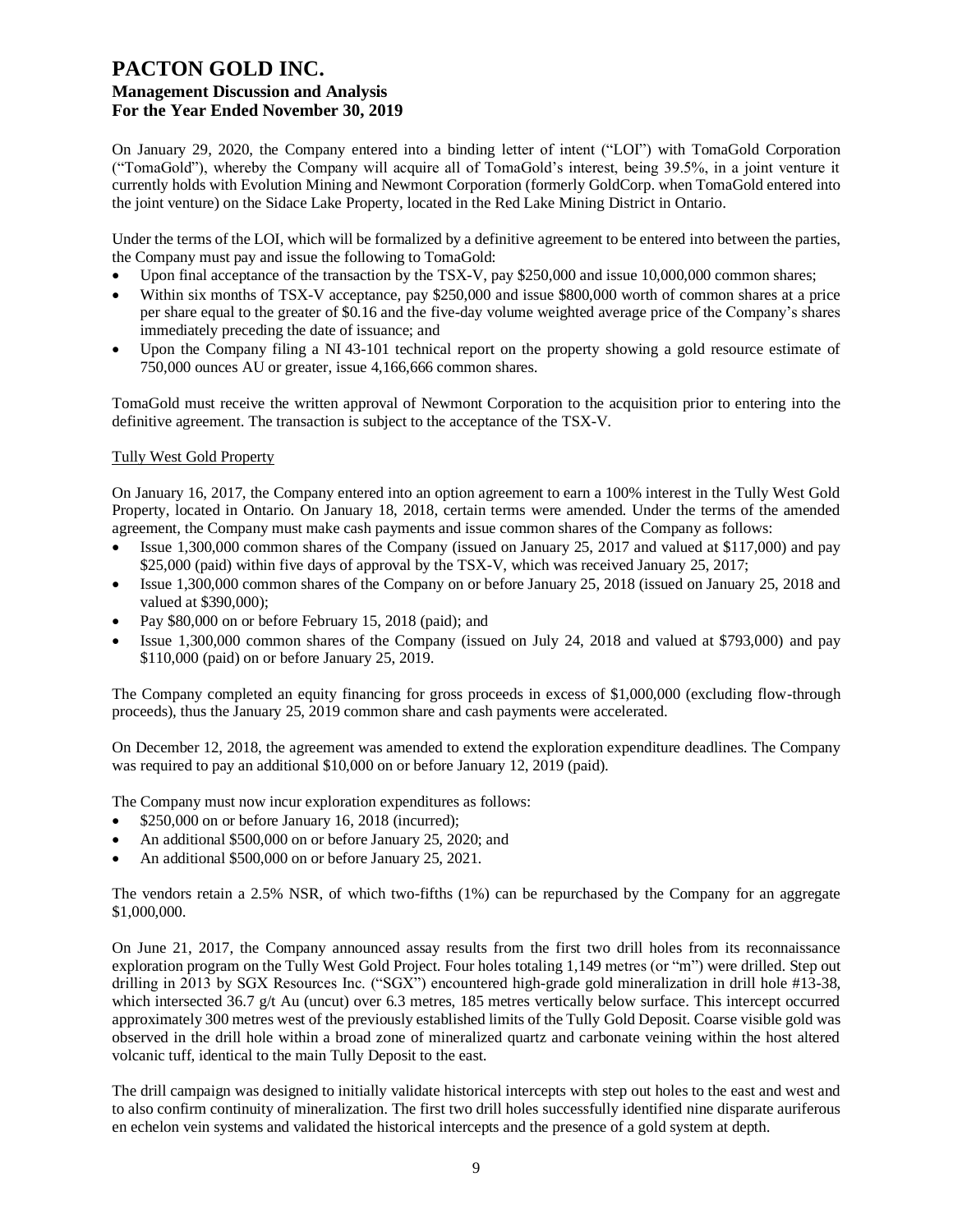The first drill hole, PAC-17-01, was spotted approximately 4.0 m south of drill hole SGX-13-38 and was designed to twin the previous drill hole. Drill hole PAC-17-01 encountered multiple en echelon auriferous quartz carbonate vein zones hosted within a mafic tuff dipping approximately 60 degrees north (see table below). Positive drill results from PAC-17-01 yielded 6.75 g/t Au over 0.8 m from 145.0 m to 145.8 m and 3.97 g/t Au over 0.5 m from 220.0 m to 220.5 m (see table below).

| <b>PAC-17-01</b> | From<br>(m) | To<br>(m) | Width<br>$(m)$ * | <b>Vertical Depth</b><br>(m) | Grade<br>$g/t$ Au |
|------------------|-------------|-----------|------------------|------------------------------|-------------------|
|                  | 100.5       | 102.0     | 1.5              | 85                           | 2.43              |
|                  | 110.0       | 111.0     | 1.0              | 93                           | 1.30              |
|                  | 119.0       | 121.3     | 2.3              | 100                          | 1.66              |
|                  | 145.0       | 145.8     | 0.8              | 122                          | 6.75              |
|                  | 150.0       | 150.5     | 0.5              | 127                          | 1.53              |
|                  | 154.0       | 154.6     | 0.6              | 130                          | 1.60              |
|                  | 220.0       | 220.5     | 0.5              | 185                          | 3.97              |
|                  | 225.4       | 226.9     | 1.5              | 188                          | 1.77              |
|                  | 367.1       | 368.0     | 0.9              | 304                          | 1.23              |

\*Drilled widths are currently reported. True widths are not known at this time.

Drill hole PAC-17-02 was spotted and drilled 25 metres east of PAC-17-01 and encountered 5.55 g/t Au over 2.5 m from 98.0 m to 100.5 m, including 18.3 g/t Au over 0.7 m from 98.8 m to 99.5 m. As with drill hole PAC-17-01, the second drill hole, PAC-17-02, also intersected stacked multiple en echelon quartz carbonate vein systems hosting gold.

| <b>PAC-17-02</b> | From  | To    | Width   | <b>Vertical Depth</b> | Grade    |
|------------------|-------|-------|---------|-----------------------|----------|
|                  | (m)   | (m)   | $(m)$ * | (m)                   | $g/t$ Au |
|                  | 76.7  | 78.1  | 1.4     | 63                    | 1.28     |
|                  | 98.0  | 100.5 | 2.5     | 82                    | 5.55     |
| "including"      | 98.8  | 99.5  | 0.7     | 81                    | 18.3     |
|                  | 101.7 | 102.6 | 0.9     | 85                    | 2.60     |
|                  | 162.0 | 170.0 | 8.0     | 140                   | 0.95     |
| "including"      | 164.0 | 165.0 | 1.0     | 137                   | 2.54     |
| "including"      | 168.0 | 170.0 | 2.0     | 140                   | 1.16     |
|                  | 194.5 | 195.0 | 0.5     | 162                   | 2.29     |
|                  | 225.0 | 226.0 | 1.0     | 187                   | 2.40     |
|                  | 231.6 | 232.1 | 0.5     | 193                   | 1.82     |
|                  | 339.8 | 347.6 | 7.8     | 296                   | 0.43     |
|                  | 377.5 | 378.0 | 0.5     | 325                   | 2.0      |

\*Drilled widths are currently reported. True widths are not known at this time.

Drill hole PAC-17-03 deviated and was terminated at 216 metres in the ultramafic footwall. This hole did, however, encounter a quartz carbonate vein system with appreciable sulphides from 102.6 to 109.8 metres and returned an intercept of **0.70 g/t Au over 7.2 metres**. Drill hole PAC-17-04 was collared approximately 2 metres north of PAC-17-03 and encountered the favourable stratigraphy (mafic tuff) hosting auriferous quartz carbonate veins, with an intercept from 98.5 to 101.0 metres of **0.56 g/t Au over 2.5 metres**. The drill hole, however, was terminated early at 114 metres after intersecting an impenetrable sand seam. The program was concluded at this point based upon budgetary considerations.

The host volcanic tuff unit is readily detectible by geophysics and has been traced for over 2,000 m in both eastern and western directions away from the main deposit. The Tully Deposit is interpreted to be a series of auriferous shallow dipping (extensional or ladder) stacked vein sets within a subvertical competent mafic tuff host that is bounded by ultramafic volcanic rocks to the south and sediments to the north. This host sequence of rocks all lie within a regional east-west fault corridor, a northern splay from the Porcupine-Destor Fault. The Tully Gold Deposit has been drilled over a 1,000 m strike length to date, and to depths of over 600 m, remaining open along strike and to depth. The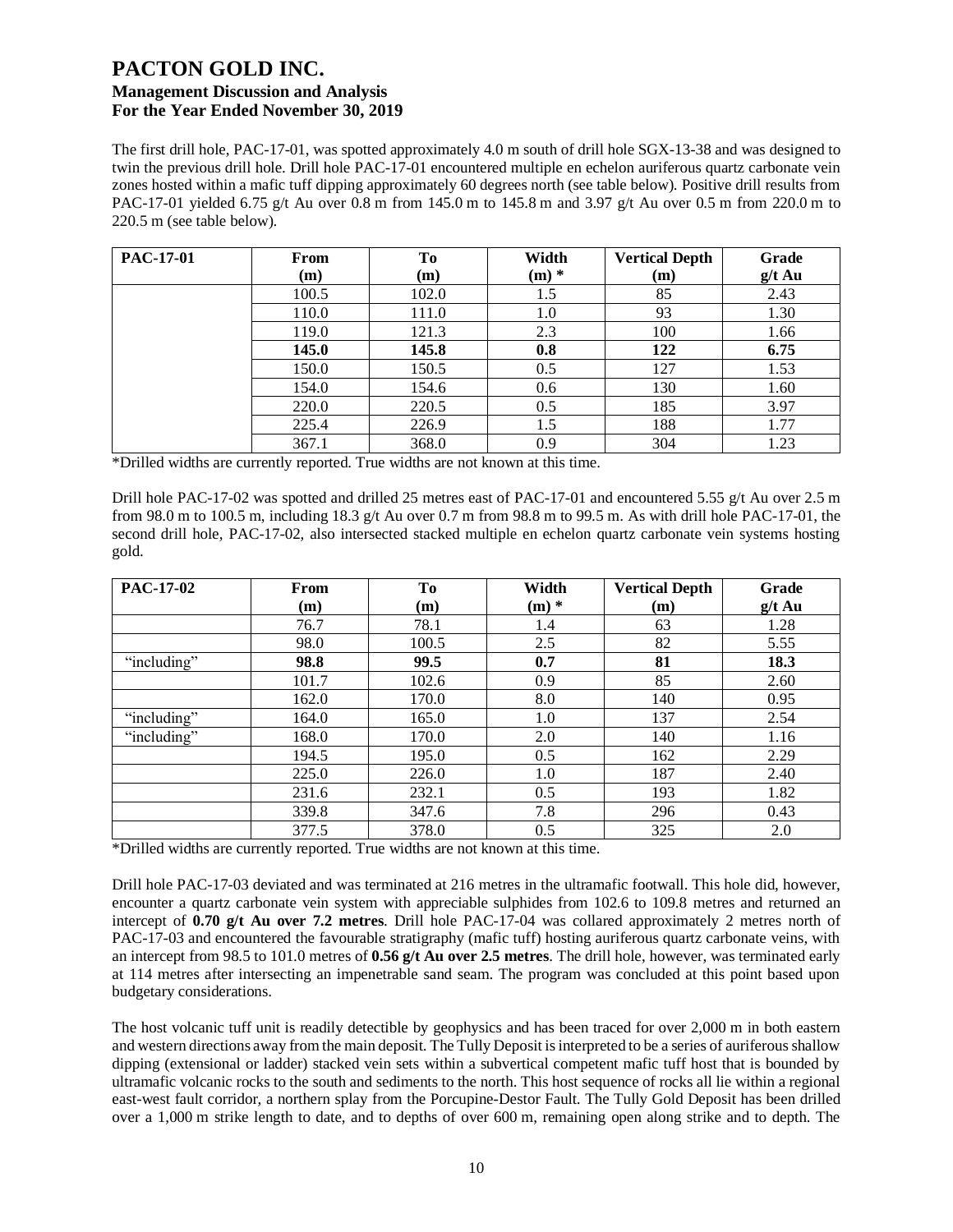Creighton property, which is the western extension of the Tully Deposit, currently possesses an additional 480 m striking to the southwest of the current drilling to the southern claim boundary.

This program was carried out under the supervision of Peter Caldbick, P.Geo., of Pacton Gold Inc., the qualified person responsible for the technical information presented above.

The drill core was split with half sent to an accredited laboratory, Actlabs in Timmins, Ontario, and fire assayed with an AA and gravimetric finish. Whole metallic assays are performed on samples containing visible gold. Check assays were also performed on pulps and rejects, as well, blanks and standards were inserted into the sample stream for QA/QC purposes.

The Company did not incur the required exploration expenditures on the Tully West Gold Property by January 25, 2020. Accordingly, the Company recorded an impairment charge of \$2,246,986 at November 30, 2019.

# **OTHER EXPLORATION PROJECTS**

#### Lincoln Property

On April 21, 2016, and as amended June 15, 2016, the Company entered into an option agreement to acquire a 100% interest in the Lincoln Property, a lithium project in Nevada. Consideration for the option is as follows:

- Issue 1,500,000 common shares to the optionor upon acceptance of the transaction by the TSX-V (issued on July 4, 2016 and valued at \$195,000); and
- Cash payment of \$50,000 within five days of acceptance by the TSX-V (paid).

At November 30, 2016, the Company determined that the value of the property was impaired. The property was written down to \$100,000. On January 1, 2017, and as amended on July 11, 2017 and March 14, 2018, the Company reached an agreement to sell the property for \$100,000. The sale price was amended to \$40,000 on May 29, 2018 and payment was received. The remaining balance of \$60,000 was written off and included in impairment of exploration and evaluation assets.

#### Carpenter Lake Property

On May 28, 2013, the Company entered into an agreement to acquire a 100% interest in 34 mineral claims located in the Athabasca Basin Region of northern Saskatchewan. Consideration for the acquisition was the issuance of 200,000 common shares (issued and valued at \$380,000). The Company paid a finder's fee of 10,000 common shares (issued and valued at \$19,000).

The property was subject to a 5% NSR. The NSR could be reduced to a minimum of 2% at the option of either the vendors or the Company in exchange for the issuance of 100,000 common shares for each percentage point bought back (the "Royalty Buyback").

Pursuant to an amending agreement dated June 21, 2013, the Company agreed to file a NI 43-101 Report on or before July 1, 2014 as a condition for approval from the TSX-V to exercise the Royalty Buyback. Failure to receive approval would give the vendors of the property the right to purchase the property for the sum of \$200,000 commencing July 1, 2014 for a period of 180 days.

On January 13, 2014, the Company granted an option to Alpha Exploration Inc. (TSX-V: AEX) ("Alpha") to earn a 60% interest in the Company's Clearwater/Carpenter Lake Property. Under the terms of the agreement, Alpha was required to make cash and share payments as follows:

- Cash payment of \$12,500 upon approval of the agreement by the TSX-V (received);
- Issuance of 100,000 common shares within 10 days of approval by the TSX-V (received and valued at \$59,000);
- Cash payment of a total of \$37,500 and issuance of a total of 300,000 common shares over a three-year period ending on the third anniversary of approval by the TSX-V; and
- \$1,250,000 in exploration expenditures on the property over a three-year period ending on the third anniversary of approval by the TSX-V.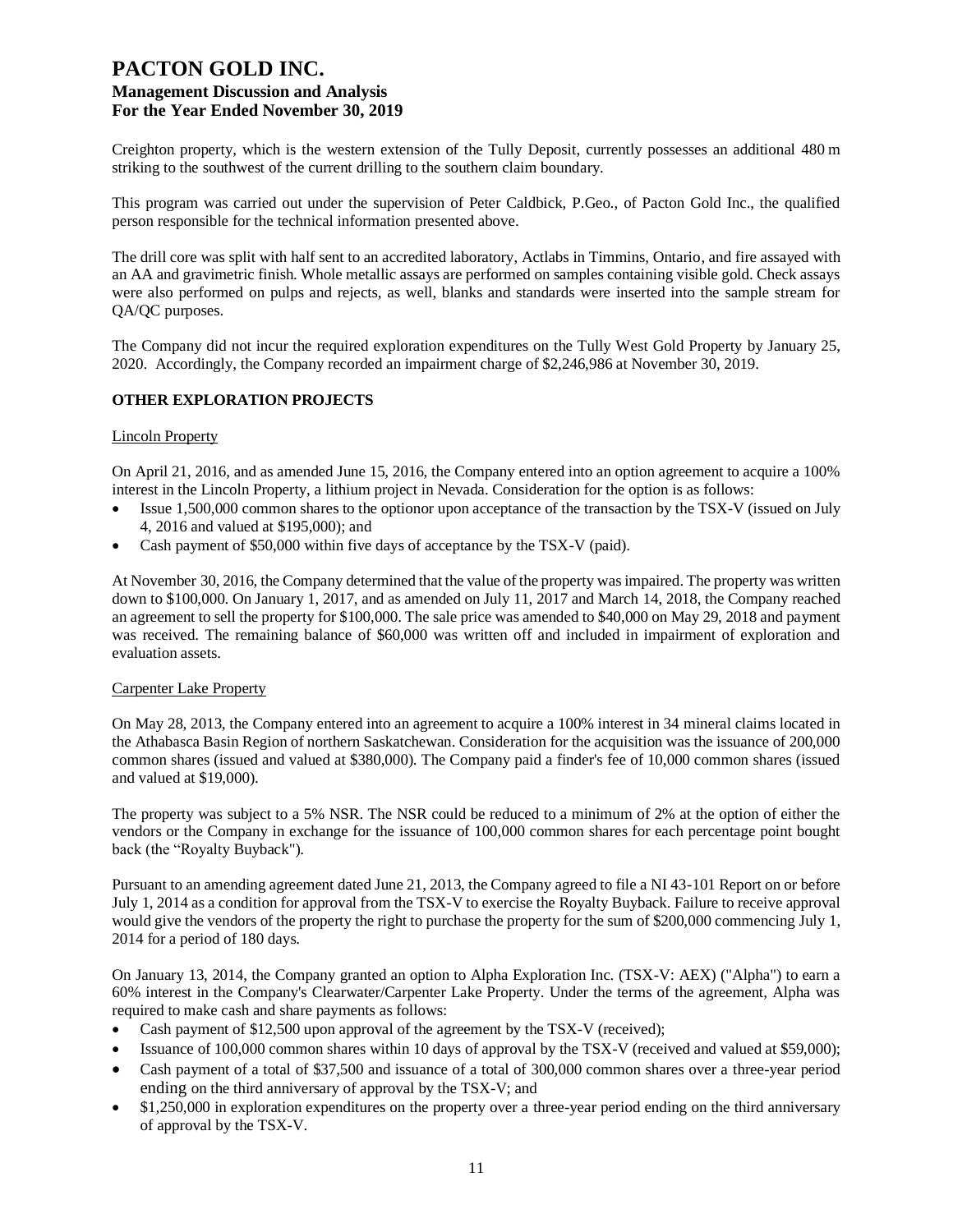On November 6, 2014, Alpha provided the Company with its Notice of Exercise on the option to earn a 60% interest in the Clearwater/Carpenter Lake Property. The Company received the \$37,500 in cash payments due from the first through third anniversaries and the 300,000 common shares (valued at \$27,000). A joint venture was formed between Alpha (60%) and Pacton (40%) for the further development of the property, with Alpha serving as the operator.

The property was then subject to a 2% NSR, which was owed to the original vendors (the "Underlying NSR"). The Underlying NSR rate was reduced from 5% to 2% by Pacton through the issuance of 300,000 common shares of the Company on October 27, 2014 (valued at \$90,000).

At November 30, 2016, the property was written down to \$226,000. At November 30, 2018, the property was written off and included in impairment of exploration and evaluation assets.

# **RESULTS OF OPERATIONS**

# **Year Ended November 30, 2019**

During the year ended November 30, 2019, the Company reported a net loss of \$10,674,432 (2018 - \$7,065,315). The Company's loss included expenditures as follows:

- Consulting fees of  $$1,379,089$  (2018  $$1,386,956$ ) were comparable to the prior year;
- Management fees of \$172,500 (2018 \$190,500) were lower due to lower fees charged by the CEO;
- Office and miscellaneous of \$356,287 (2018 \$279,811) increased due to travel costs;
- Professional fees of \$394,028 (2018 \$447,054) were lower due to a decrease in legal fees, primarily related to project acquisitions in the prior year;
- Rent of \$61,667 (2018 \$36,000) was higher due to temporary equipment storage space in the current year;
- Share-based payments of \$1,397,607 (2018 \$2,654,646) were due to a lower number of options granted during the current year and at a lower fair value;
- Shareholder communications and investor relations of \$576,079 (2018 \$1,228,555) was lower in 2019 due to a reduction in services being used and in promotional activities;
- Transfer agent and filing fees of \$78,255 (2018 \$94,437) were lower compared to the prior year due to more acquisitions and financings in 2018;
- Impairment of exploration and evaluation assets of \$6,566,621 (2018 \$529,000) was related to the impairment of certain Pilbara tenements and the Tully West gold property in 2019 and certain Red Lake claims in 2018;
- Gain on settlement of accounts payable of  $\sin(2018 \frac{6}{9}167)$  was due to the value of the common shares issued on the date of grant being less than the value of the accounts payable settled;
- Loss on acquisition of non-controlling interest of \$nil (2018 \$246,678) related to the acquisition of the additional 49% of Arrow Pilbara;
- Loss on disposal of equipment of \$3,738 (2018 \$nil) was the result of the disposal of equipment occurring at the end of the year;
- Interest income of \$14,965 (2018 \$10,329) was the result of cash held in a high-interest savings account and not being held in a similar account during the entire duration of the prior year; and
- Other income of \$296,889 (2018 \$nil) related to the reduction of the liability for exploration and evaluation expenditures on the Company's December 2018 and July 2019 flow-through financings.

# **Three Months Ended November 30, 2019**

During the three months ended November 30, 2019, the Company reported a net loss of \$7,379,262 (2018 - \$1,952,890). The Company's loss included expenditures as follows:

- Consulting fees of \$330,324 (2018 \$110,998) were higher due to timing of expenditures;
- Management fees of \$37,500 (2018 \$45,000) were lower due to lower fees charged by the CEO;
- Office and miscellaneous of \$169,426 (2018 \$117,318) increased due to higher travel costs;
- Professional fees of \$95,296 (2018 \$180,001) were lower due to a decrease in legal fees, primarily related to project acquisitions in the comparative period;
- Rent of \$27,667 (2018 \$9,000) increased from the prior period due to temporary equipment storage space in the current period;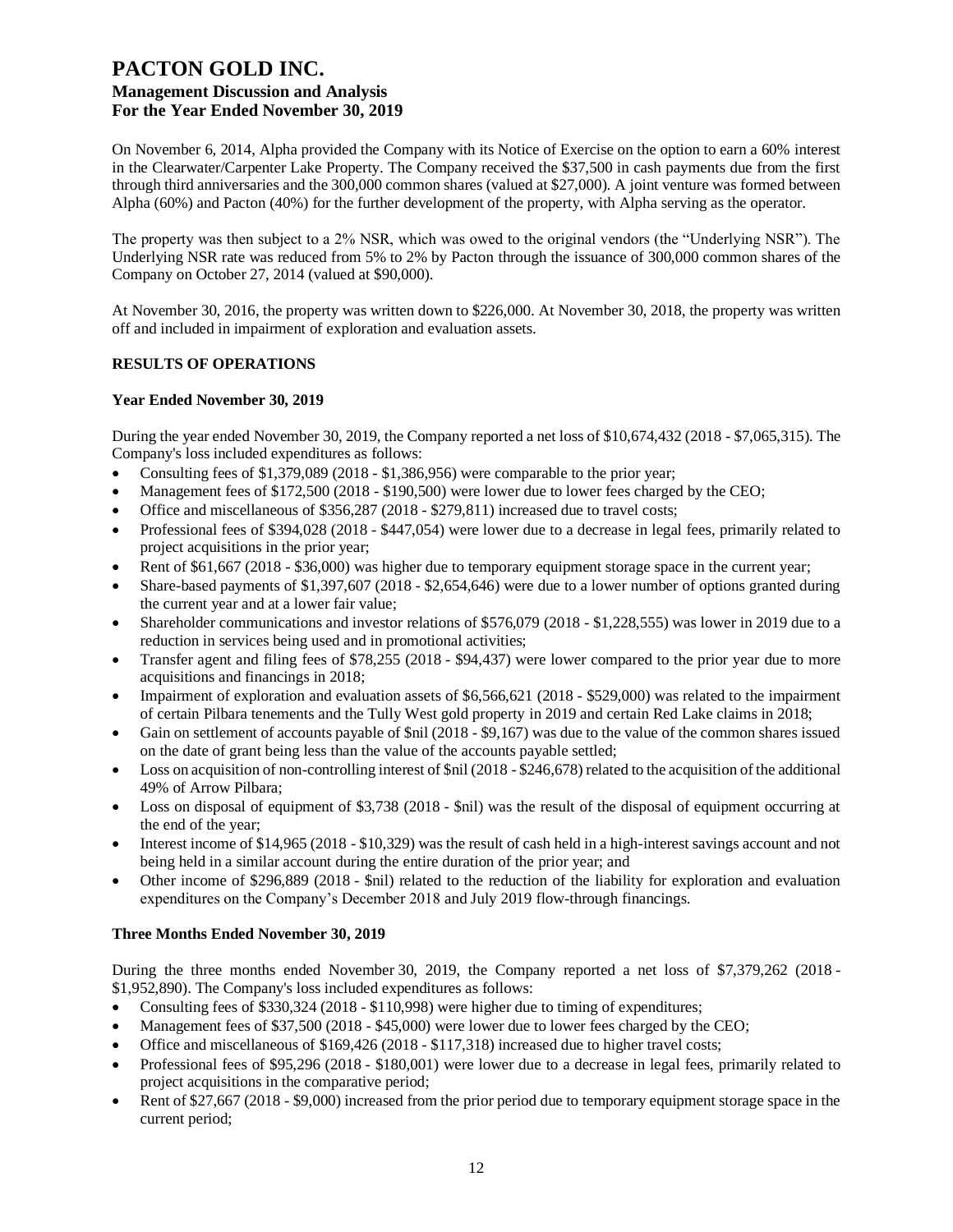- Share-based payments of \$39,452 (2018 \$666,618) were due to a lower number of options granted during the current period and at a lower fair value;
- Shareholder communications and investor relations of \$256,659 (2018 \$284,450) were lower in 2019 due to a reduction in services being used and in promotional activities;
- Transfer agent and filing fees of \$4,601 (2018 \$30,495) were lower compared to the prior period due to more acquisitions and financings in the prior period;
- Impairment of exploration and evaluation assets of \$6,566,621 (2018 \$226,000) was related to the impairment of certain Pilbara tenements and the Tully West gold property in the current period and certain Red Lake claims in prior period;
- Loss on acquisition of non-controlling interest of  $\text{snil}$  (2018 \$246,678) related to the acquisition of the addition 49% of Arrow Pilbara;
- Interest income of \$7,427 (2018 \$10,329) was the result of cash held in a high-interest savings account with a smaller principal balance in the current period; and
- Other income of \$129,573 (2018 \$nil) related to the reduction of the liability for exploration and evaluation expenditures on the Company's December 2018 and July 2019 flow-through financing.

# **SELECTED ANNUAL INFORMATION**

**(\$000s, except loss per share)**

|                                         | November 30, | November 30, | November 30, |
|-----------------------------------------|--------------|--------------|--------------|
|                                         | 2019         | 2018         | 2017         |
|                                         |              |              |              |
| Revenue                                 | -            |              |              |
| Net loss                                | (10,674)     | (7,065)      | (1,650)      |
| Basic and diluted loss per common share | (0.07)       | (0.10)       | (0.03)       |
| Total assets                            | 12,500       | 9,408        | 1,837        |
| Long-term debt                          | ۰            |              |              |
| Dividends                               | -            |              |              |

#### **SUMMARY OF QUARTERLY RESULTS (\$000s, except earnings per share)**

Results for the eight most recently completed quarters are summarized as follows:

| For the periods ending            | November 30,<br>2019 | August 31,<br>2019 | May 31,<br>2019 | February 28,<br>2019 |
|-----------------------------------|----------------------|--------------------|-----------------|----------------------|
|                                   |                      |                    |                 |                      |
| Revenue                           |                      |                    |                 |                      |
| Net loss                          | (7, 379)             | (2,054)            | (644)           | (598)                |
| Basic and diluted loss per common |                      |                    |                 |                      |
| share                             | (0.04)               | (0.02)             | (0.01)          | (0.01)               |
| Total assets                      | 12,500               | 19,770             | 15,040          | 14,276               |
| Non-current financial liabilities |                      |                    |                 |                      |

| For the periods ending            | November 30,<br>2018 | August 31,<br>2018 | May 31,<br>2018 | February 28,<br>2018 |
|-----------------------------------|----------------------|--------------------|-----------------|----------------------|
| Revenue                           |                      |                    |                 |                      |
| Net loss                          | (1,889)              | (2,066)            | (2, 463)        | (648)                |
| Basic and diluted loss per common |                      |                    |                 |                      |
| share                             | (0.02)               | (0.02)             | (0.04)          | (0.01)               |
| Total assets                      | 9,408                | 10,440             | 10,356          | 2,189                |
| Non-current financial liabilities |                      |                    |                 |                      |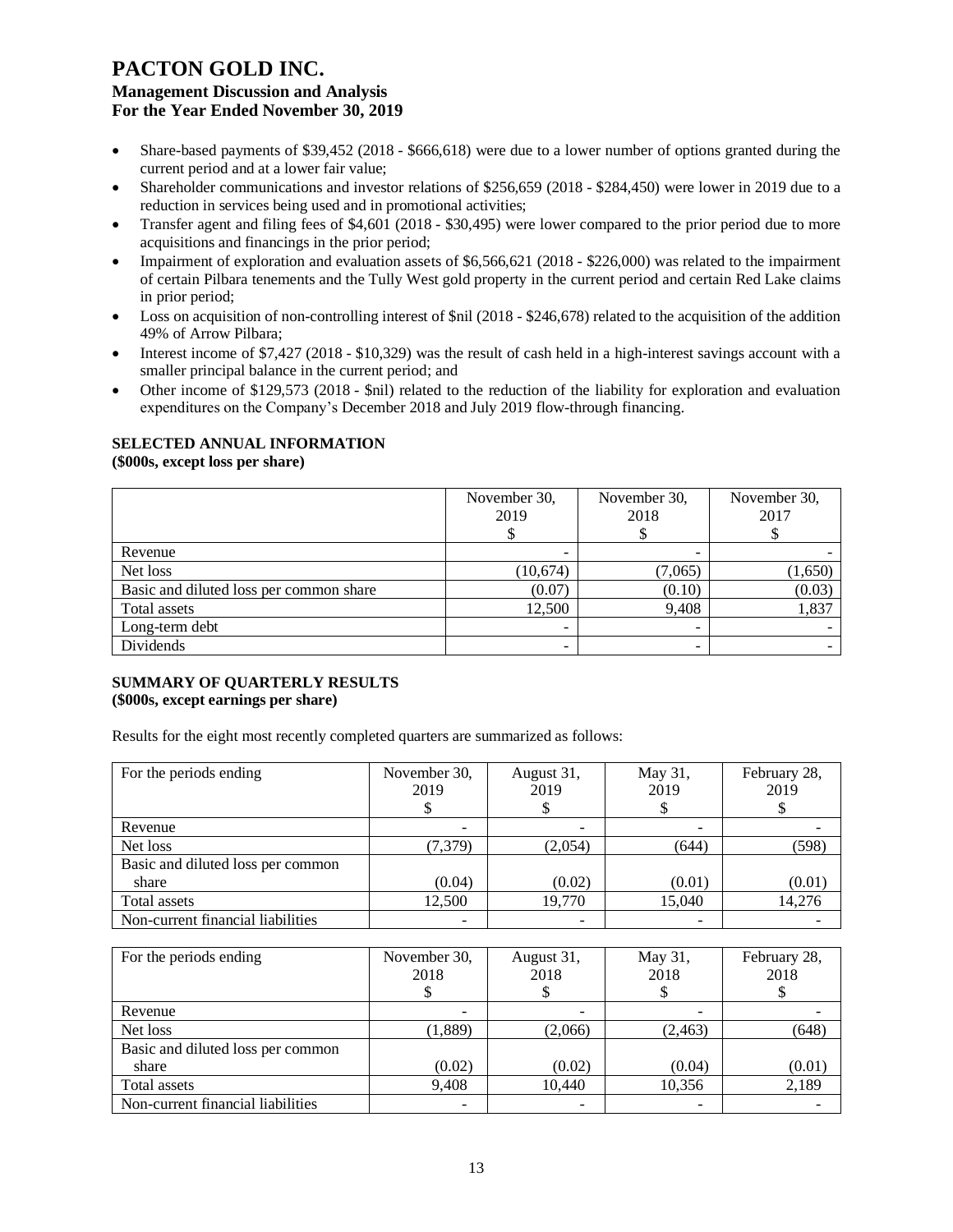# **LIQUIDITY AND CAPITAL RESOURCES**

The Company had cash of \$905,356 and working capital of \$337,213 at November 30, 2019, compared to \$465,734 of cash and \$622,750 of working capital at November 30, 2018.

The Company's accounts payable and accrued liabilities at November 30, 2019 were \$491,992 (2018 - \$308,536).

The Company has taken the following measures to address working capital concerns during the 2019 fiscal period and as of the date of this MD&A:

- On December 14, 2018, the Company closed a private placement and issued 5,881,470 flow-through common shares at a price of \$0.35 per share for gross proceeds of \$2,058,515.
- On June 7, 2019 and July 3, 2019, the Company closed a private placement in two tranches. The Company issued 35,400,000 common shares at a price of \$0.10 per share and 166,667 common shares at a price of \$0.12 per share for gross proceeds of \$3,560,000. The Company also issued 16,590,847 flow-through common shares at a price of \$0.12 per share for gross proceeds of \$1,990,902. The premium paid by investors on the flow-through shares was calculated as \$0.02 per share. Accordingly, \$331,817 was recorded as other liabilities. The Company paid finders' fees of \$111,048 and issued 678,000 agent warrants with an exercise price ranging from \$0.15 to \$0.20 and a term to expiry of one year to two years.
- On December 23, 2019 and January 17, 2020, the Company closed a private placement in two tranches. The Company issued 13,227,333 units at a price of \$0.12 per unit for gross proceeds of \$1,587,280. Each unit consists of one common share and one share purchase warrant. Each warrant entitles the holder to acquire one common share at a price of \$0.18 for a period of two years from the date of issuance. The Company also issued 31,737,584 flow-through common shares at a price of \$0.13 per share for gross proceeds of \$4,125,886. The Company paid finders' fees of \$19,505 and issued 162,540 agent warrants with an exercise price of \$0. 18 and a term to expiry of two years.
- During the year ended November 30, 2019, The Company received \$155,000 on the exercise of 950,000 stock options.

The Company will need to obtain additional financing in 2020 for working capital purposes and to continue exploration on its exploration and evaluation assets.

At November 30, 2019, the Company had a remaining commitment to incur exploration expenditures of \$nil (2018 - \$nil) and \$1,797,565 (2018 - \$nil) in relation to its December 2018 and July 2019 flow-through share financings, respectively. Included in prepaid expenses and deposits is \$300,110 of exploration expenditures paid but not yet incurred.

# **EVENTS SUBSEQUENT TO NOVEMBER 30, 2019**

Subsequent to the year-end, there was a global outbreak of coronavirus (COVID-19). The actual and threatened spread of the virus globally has had a material adverse effect on the global economy and; specifically, the regional economies in which the Company operates. The pandemic could continue to have a negative impact on the stock market, including trading prices of the Company's shares and its ability to raise new capital. These factors, among others, could have a significant impact on the Company's operations.

See Liquidity and Capital Resources for private placement closed subsequent to November 30, 2019.

#### **TRANSACTIONS WITH RELATED PARTIES**

These amounts of key management compensation are included in the amounts shown on the consolidated statements of comprehensive loss and were incurred in the normal course of operations: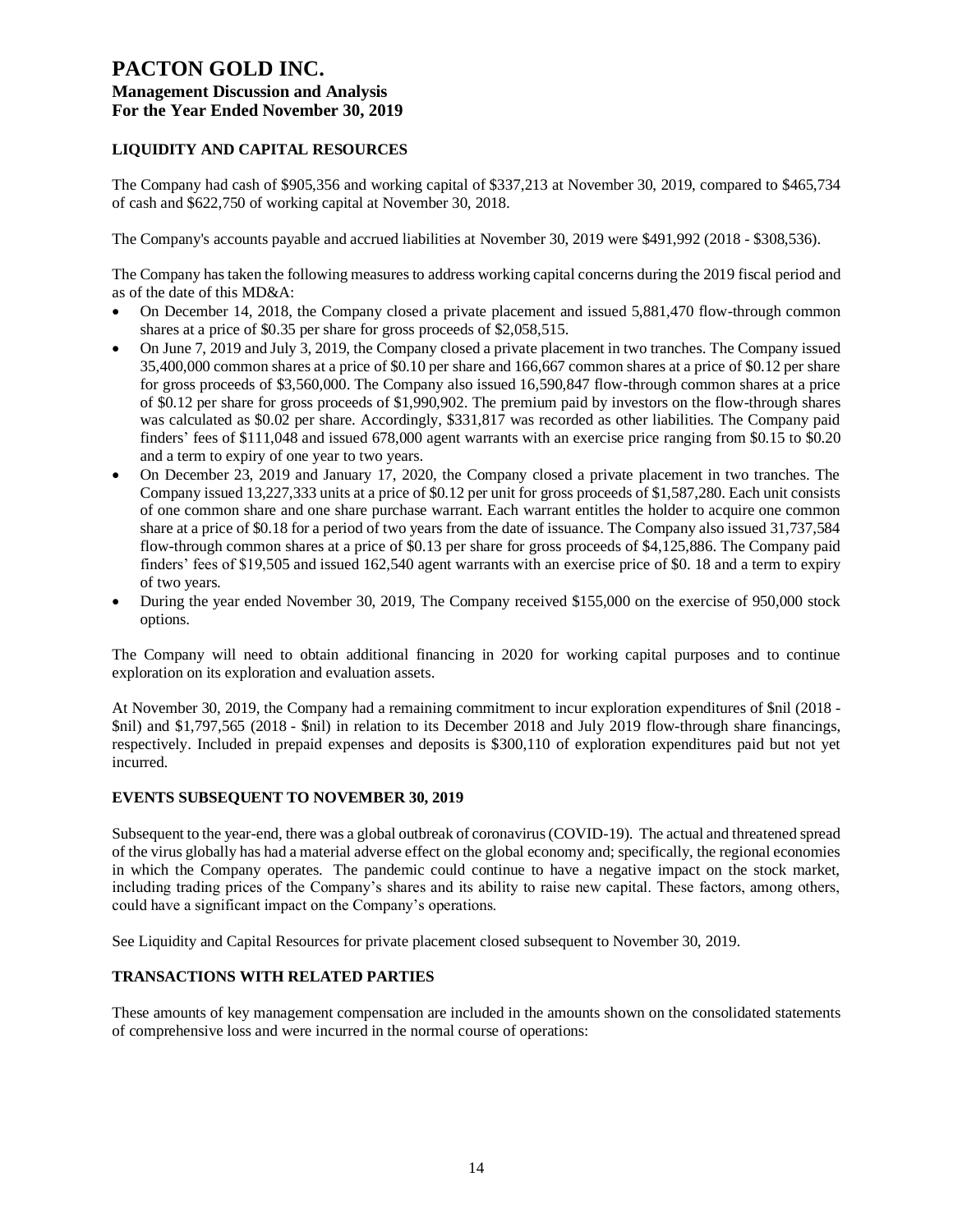# **PACTON GOLD INC.**

# **Management Discussion and Analysis For the Year Ended November 30, 2019**

|                          | <b>Year Ended</b><br><b>November 30, 2019</b> | <b>Year Ended</b><br><b>November 30, 2018</b> |  |
|--------------------------|-----------------------------------------------|-----------------------------------------------|--|
| Short-term compensation  | 700,000                                       | 403,000                                       |  |
| Share-based compensation | 416.957                                       | 602,608                                       |  |
|                          | 1,116,957                                     | 1,005,608                                     |  |

Short-term compensation was paid or accrued as follows:

- \$172,500 (2018 \$190,500) in management fees to a private company controlled by the interim CEO;
- \$122,500 (2018 \$100,000) in professional fees to a private company in which the CFO is a director;
- \$155,000 (2018 \$10,000) in exploration and evaluation assets and \$nil (2018 \$10,000) in consulting fees to a director;
- \$250,000 (2018 \$10,000) in exploration and evaluation assets to a director; and
- \$nil in consulting fees (2018 \$82,500 in management fees) to a private company controlled by a former director and former CEO.

Transactions with related parties are included in the amounts shown on the consolidated statements of comprehensive loss:

|                                                          |    | <b>Year Ended</b><br><b>November 30, 2019</b> | <b>Year Ended</b><br><b>November 30, 2018</b> |
|----------------------------------------------------------|----|-----------------------------------------------|-----------------------------------------------|
| Related company with a common officer (rent)             | S. | 49.000                                        | 36,000                                        |
| Related company with a common director (geological fees, |    |                                               |                                               |
| included in exploration and evaluation assets)           |    | 47.500                                        | -                                             |

During the year ended November 30, 2019, the Company purchased equipment at a cost of \$49,000 from a director of the Company.

As at November 30, 2019, the Company has outstanding amounts payable to current and former officers and directors of the Company of \$113,065 (2018 - \$15,000) for outstanding fees and expenses. The amounts payable are noninterest-bearing, uncollateralized and repayable on demand.

# **COMMITMENTS**

The Company is obligated to make certain payments and issue shares in connection with the acquisition of its exploration and evaluation assets.

See Liquidity and Capital Resources for the Company's flow-through share expenditure commitments.

# **OFF-BALANCE SHEET ARRANGEMENTS**

The Company has not entered into any off-balance sheet arrangements.

# **FINANCIAL INSTRUMENTS**

Financial instruments are agreements between two parties that result in promises to pay or receive cash or equity instruments. The Company classifies its financial instruments as follows: cash and cash equivalents is classified as FVTPL; receivables, as amortized cost; and accounts payable and accrued liabilities, as amortized cost. The carrying values of these instruments approximate their fair values due to their short term to maturity.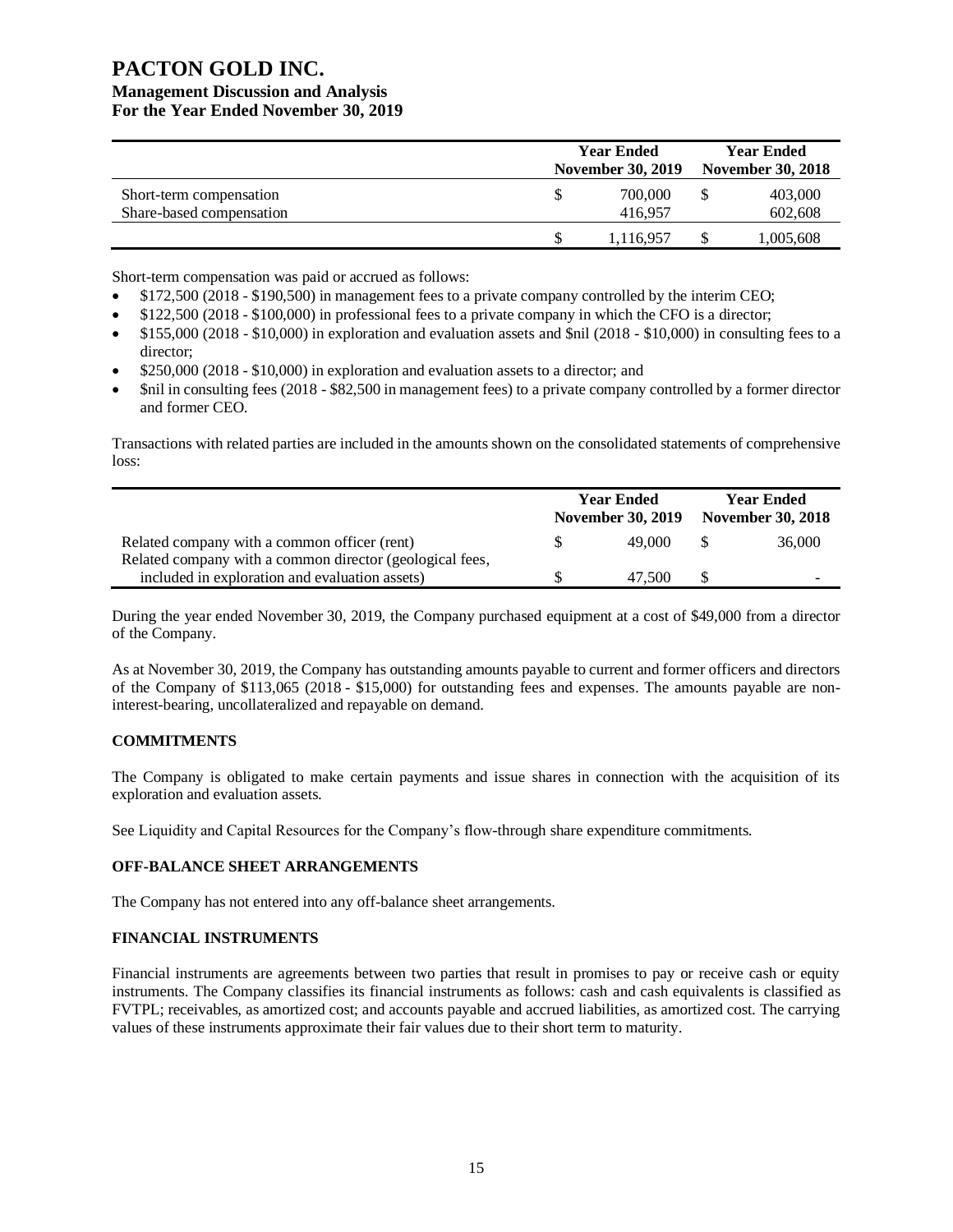The following table sets forth the Company's financial asset measured at fair value by level within the fair value hierarchy:

| <b>November 30, 2019</b>  | <b>Level 1</b> |     | <b>Level 2</b>           | Level 3                  |    | <b>Total</b> |
|---------------------------|----------------|-----|--------------------------|--------------------------|----|--------------|
| Cash and cash equivalents | 905,356        | \$. | $\overline{\phantom{a}}$ | ۰                        | S. | 905,356      |
| <b>November 30, 2018</b>  | <b>Level 1</b> |     | <b>Level 2</b>           | Level 3                  |    | Total        |
| Cash and cash equivalents | 465,734        |     | $\overline{\phantom{0}}$ | $\overline{\phantom{a}}$ | S  | 465.734      |

The Company has exposure to the following risks from its use of financial instruments:

- Credit risk;
- Liquidity risk; and
- Market risk.

# Credit risk

Credit risk is the risk that one party to a financial instrument will cause a financial loss for the other party by failing to discharge an obligation. The Company manages credit risk, in respect of cash, by placing it at major Canadian financial institutions. Included in receivables is \$125,293 (2018 - \$384,317) owing from the Canada Revenue Agency and the Australian Taxation Office. Accounts receivable of \$112,546 were collected subsequent to November 30, 2019. The Company has minimal credit risk.

#### Liquidity risk

Liquidity risk is the risk that the Company will not be able to meet its financial obligations as they fall due. The Company's approach to managing liquidity is to ensure, as far as possible, that it will always have sufficient liquid funds to meet its liabilities when due, under both normal and stressed conditions, without incurring unacceptable losses or risking damage to the Company's reputation. The contractual financial liabilities of the Company as of November 30, 2019 equal \$491,992 (2018 - \$308,536). All of the liabilities presented as accounts payable and accrued liabilities are due within 30 days of November 30, 2019.

# Market risk

Market risk is the risk that changes in market prices, such as foreign exchange rates and interest rates, will affect the Company's income or the value of its holdings of financial instruments. The objective of market risk management is to manage and control market risk exposure within acceptable parameters, while optimizing the return on capital.

- *i) Currency risk*  Currency risk is the risk that the fair value or future cash flows will fluctuate as a result of changes in foreign exchange rates. The Company has operations in Canada and Australia and incurs operating and exploration expenditures in both currencies. The fluctuation of the Canadian dollar in relation to the Australian dollar will have an impact upon the results of the Company. The Company does not hold substantial funds in a foreign currency, and only a small amount of its accounts payable and accrued liabilities is denominated in Australian dollars. A fluctuation in the exchanges rates between the Canadian and Australian dollars of 10% would result in a \$10,700 change in the Company's cash, \$10,000 change in accounts payable and accrued liabilities and \$453,900 change in other comprehensive income (loss). The Company does not use any techniques to mitigate currency risk.
- *ii) Interest rate risk –* Interest rate risk is the risk that future cash flows will fluctuate as a result of changes in market interest rates. Interest earned on cash is at nominal interest rates, and therefore, the Company does not consider interest rate risk to be significant. The Company has no interest-bearing financial liabilities.
- *iii) Other price risk –* Other price risk is the risk that the fair value or future cash flows of a financial instrument will fluctuate due to changes in market prices, other than those arising from interest rate risk. The Company is not exposed to significant other price risk.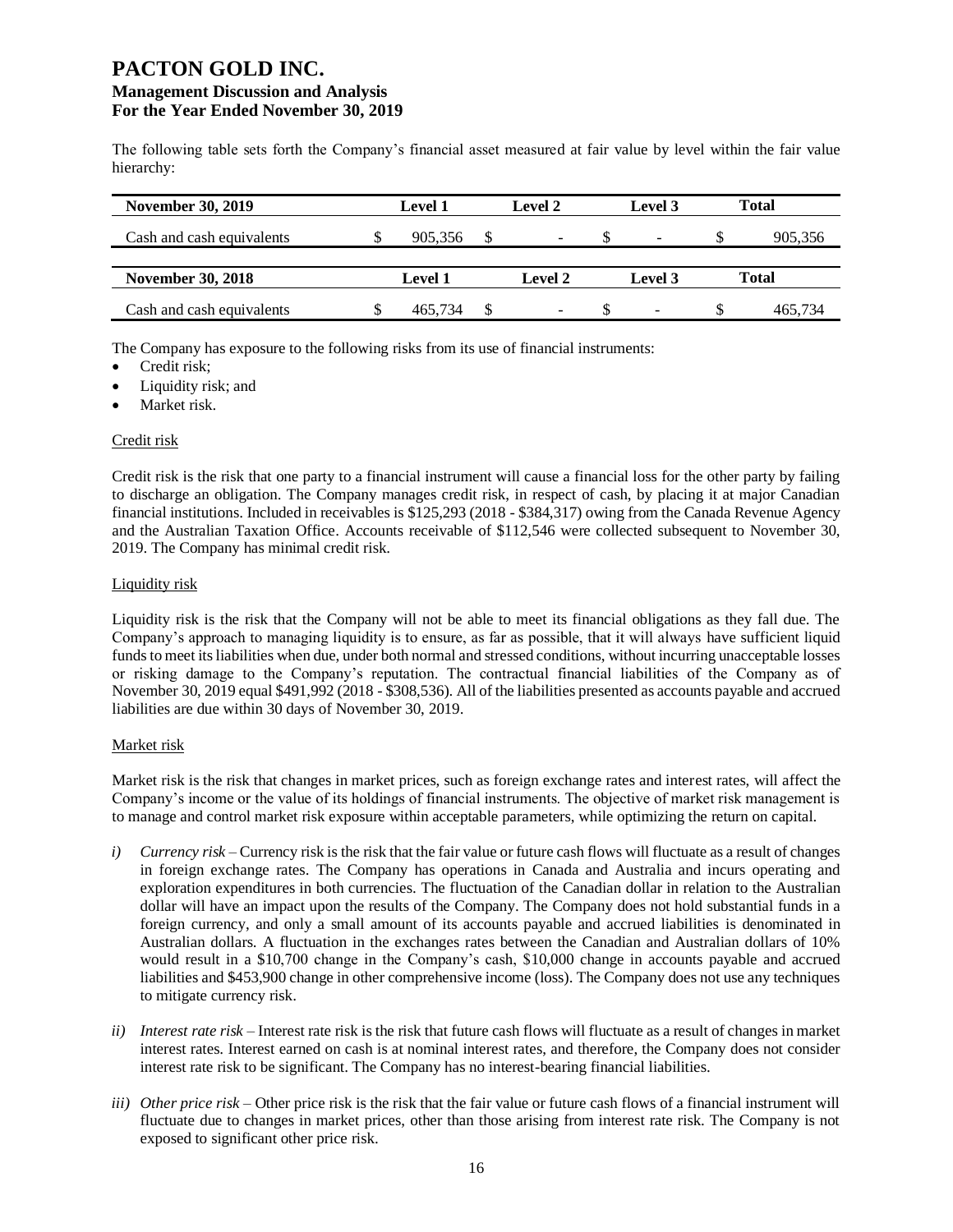#### Capital management

The Company considers its capital to be comprised of shareholders' equity.

The Company manages the capital structure and makes adjustments to it in light of changes in economic conditions and the risk characteristics of the underlying assets. To maintain or adjust the capital structure, the Company may attempt to issue new shares. Although the Company has been successful at raising funds in the past through the issuance of capital stock, it is uncertain whether it will continue this method of financing due to the current difficult market conditions.

In order to facilitate the management of its capital requirements, the Company prepares expenditure budgets that are updated as necessary depending on various factors, including successful capital deployment and general industry conditions.

Management reviews the capital structure on a regular basis to ensure that the above objectives are met. There have been no changes to the Company's approach to capital management during the year ended November 30, 2019. The Company is not subject to externally imposed capital requirements.

#### **RISKS**

The Company, and the securities of the Company, should be considered a highly speculative investment. The following risk factors should be given special consideration when evaluating an investment in any of the Company's securities.

There are a number of outstanding securities and agreements pursuant to which common shares of the Company may be issued in the future. This will result in further dilution to the Company's shareholders.

The Company has a very limited history of operations, is in the early stage of development, and has received no revenues other than insignificant interest revenues following its transition to a mineral exploration and development company. As such, the Company is subject to many risks common to such enterprises. There can be no assurance that the Company will be able to obtain adequate financing in the future or, if available, that the terms of such financing will be favourable. The Company does not anticipate paying any dividends in the near future.

Although the Company has taken steps to verify the title to mineral properties in which it has acquired an interest, no assurance whatsoever can be given that the Company's interests may not be challenged by third parties. If challenged, and if the challenge is sustained, it will have an adverse effect on the business of the Company. Title to mineral properties may be subject to unregistered prior agreements or transfers and may also be affected by undetected defects or the rights of indigenous peoples.

Environmental legislation is becoming increasingly stringent and costs and expenses of regulatory compliance are increasing. The impact of new and future environmental legislation on the Company's operations may cause additional expenses and restrictions. If the restrictions adversely affect the scope of exploration and development on the mineral properties, the potential for production on the properties may be diminished or negated.

The exploration of mineral properties involves significant risks, which even experience, knowledge and careful evaluation may not be able to avoid. The price of metals has fluctuated widely, particularly in recent years, as it is affected by numerous factors that are beyond the Company's control, including international economic and political trends, expectations of inflation or deflation, currency exchange fluctuations, interest rate fluctuations, global or regional consumptive patterns, speculative activities and increased production due to new extraction methods. The effect of these factors on the price of metals, and therefore, the economic viability of the Company's interests in the mineral properties cannot be accurately predicted. Furthermore, changing conditions in the financial markets, and Canadian income tax legislation may have a direct impact on the Company's ability to raise funds for exploration expenditures. A drop in the availability of equity financings will likely impede spending. As a result of all these significant risks, it is quite possible that the Company may lose its investments in the Company's mineral property interests.